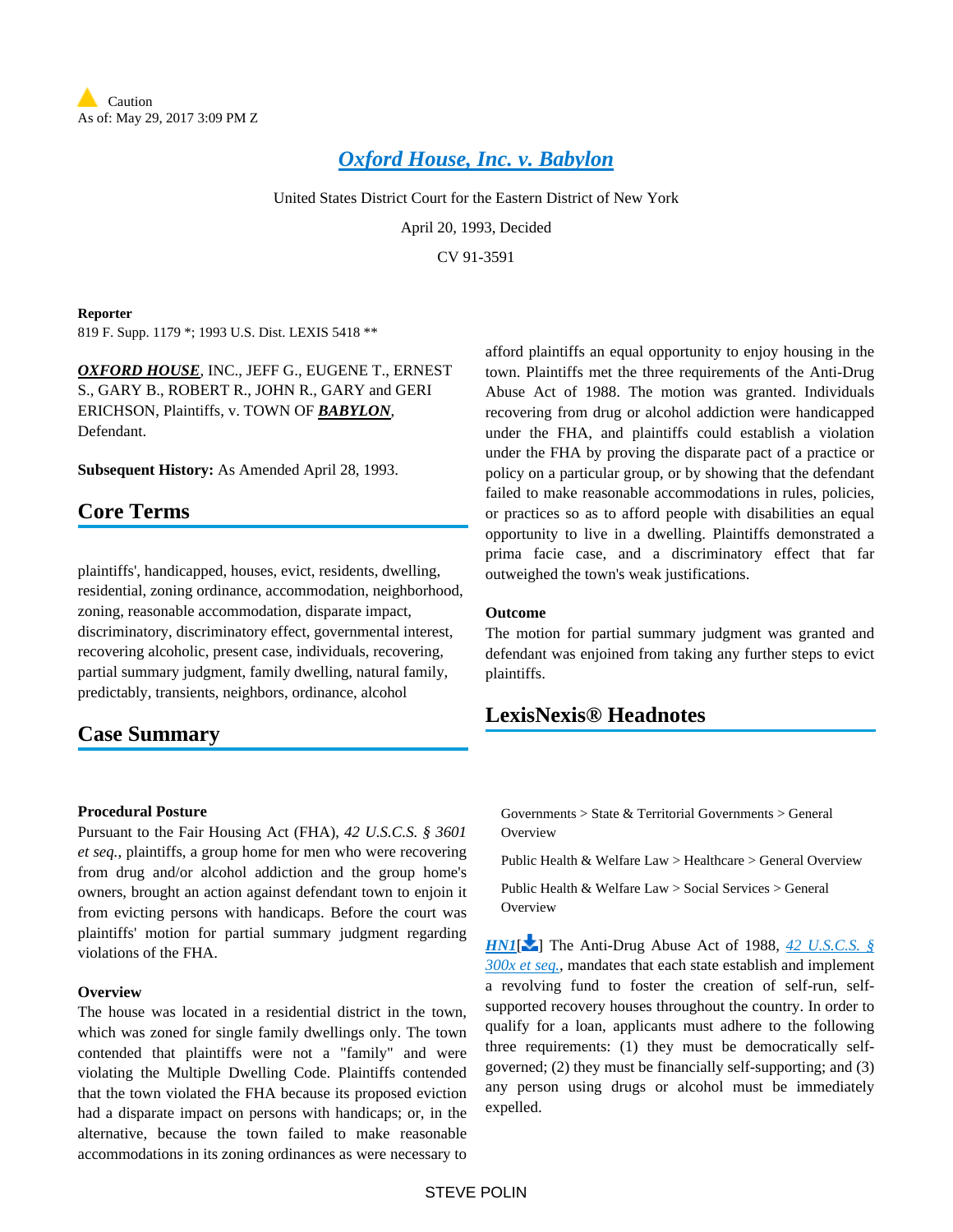Real Property Law > Zoning > General Overview

*[HN2](https://advance.lexis.com/api/document?collection=cases&id=urn:contentItem:3S4N-SJ40-001T-6260-00000-00&context=&link=LNHNREFclscc2)*[\[](#page-4-1) <sup>2</sup>] *Babylon*, N.Y., Multiple Dwelling Code § 153-13 states that a family is one or more persons related by blood, marriage, or adoption. It may also be a number of unrelated persons, not exceeding four, who are not related by blood, marriage or adoption.

Real Property Law > Zoning > General Overview

*[HN3](https://advance.lexis.com/api/document?collection=cases&id=urn:contentItem:3S4N-SJ40-001T-6260-00000-00&context=&link=LNHNREFclscc3)*[\[](#page-4-2) <sup>2</sup>] *Babylon*, N.Y., Single Family Dwelling Code § 213-1 provides that a "family" is defined as a single person or collection of persons related by kinship, adoption, blood or marriage. The functional and factual equivalent of a natural family is defined in the same section as a single housekeeping unit bearing the generic character of a family unit as a relatively permanent household, not a framework for transients or transient living.

<span id="page-1-0"></span>Civil Procedure > ... > Summary Judgment > Burdens of Proof > General Overview

Civil Procedure > ... > Summary Judgment > Burdens of Proof > Movant Persuasion & Proof

Civil Procedure > ... > Summary Judgment > Entitlement as Matter of Law > General Overview

Civil Procedure > ... > Summary Judgment > Entitlement as Matter of Law > Genuine Disputes

Civil Procedure > ... > Summary Judgment > Supporting Materials > General Overview

*[HN4](https://advance.lexis.com/api/document?collection=cases&id=urn:contentItem:3S4N-SJ40-001T-6260-00000-00&context=&link=LNHNREFclscc4)*<sup>[\[](#page-4-3)2]</sup> Summary judgment is proper if the pleadings, depositions, answers to interrogatories, and admissions on file, together with the affidavits, if any, show that there is no genuine issue as to material fact and that the moving party is entitled to judgment as a matter of law. *[Fed. R. Civ. P. 56\(c\)](https://advance.lexis.com/api/document?collection=statutes-legislation&id=urn:contentItem:5GYC-2421-6N19-F165-00000-00&context=)*. The moving party bears the burden of establishing the absence of any genuine issue of material fact. All reasonable inferences and ambiguities are drawn in favor of the nonmoving party.

<span id="page-1-1"></span>Civil Rights Law > ... > Contractual Relations & Housing > Fair Housing Rights > General Overview

Civil Rights Law > ... > Fair Housing Rights > Protected Classes > Disability Discrimination

Civil Rights Law > ... > Contractual Relations & Housing > Fair Housing Rights > Fair Housing Act

Civil Rights Law > ... > Contractual Relations & Housing > Fair Housing Rights > Fair Housing Amendments Act

Civil Rights Law > ... > Fair Housing Rights > Prohibited Conduct > Leasing & Sales

Business & Corporate Compliance > ... > Public Health & Welfare Law > Housing  $&$  Public Buildings > Fair Housing

*[HN5](https://advance.lexis.com/api/document?collection=cases&id=urn:contentItem:3S4N-SJ40-001T-6260-00000-00&context=&link=LNHNREFclscc5)*[\[](#page-4-4) $\bullet$ ] Under the Fair Housing Act (FHA), 42 U.S.C.S. § *3601 et seq.*, it is unlawful to discriminate in the sale or rental, or to otherwise make unavailable or deny a dwelling to any buyer or renter because of a handicap. *42 U.S.C.S. § 3604(f)(1)*. A person is handicapped if he or she has a mental or physical impairment. *42 U.S.C.S. § 3604(h)*. It is well established that individuals recovering from drug or alcohol addiction are handicapped under the FHA.

Civil Procedure > ... > Injunctions > Grounds for Injunctions > General Overview

Civil Rights Law  $> ... >$  Contractual Relations & Housing  $>$  Fair Housing Rights > General Overview

Civil Rights Law > ... > Fair Housing Rights > Protected Classes > Disability Discrimination

Civil Rights Law  $> ... >$  Contractual Relations & Housing  $>$  Fair Housing Rights > Fair Housing Act

Civil Rights Law > ... > Contractual Relations & Housing > Fair Housing Rights > Fair Housing Amendments Act

Civil Rights Law > ... > Fair Housing Rights > Prohibited Conduct > Leasing & Sales

Civil Rights Law  $> ... >$  Contractual Relations & Housing  $>$  Fair Housing Rights > Remedies

Business & Corporate Compliance > ... > Public Health & Welfare Law > Housing & Public Buildings > Fair Housing

Real Property Law > Financing > Federal Programs > Federal Housing Administration

 $H N6$ [\[](#page-5-0) $\geq$ ] A plaintiff can establish a violation under the Fair Housing Act (FHA), *42 U.S.C.S. § 3601 et seq.*, by proving the disparate pact of a practice or policy on a particular group, or by showing that the defendant failed to make reasonable accommodations in rules, policies, or practices so as to afford people with disabilities an equal opportunity to live in a dwelling. *42 U.S.C.S. § 3604(f)(3)(B)*. Once an FHA violation is established, the plaintiff is entitled to injunctive relief.

<span id="page-1-2"></span>Civil Rights Law  $> ... >$  Contractual Relations & Housing  $>$  Fair Housing Rights > Fair Housing Act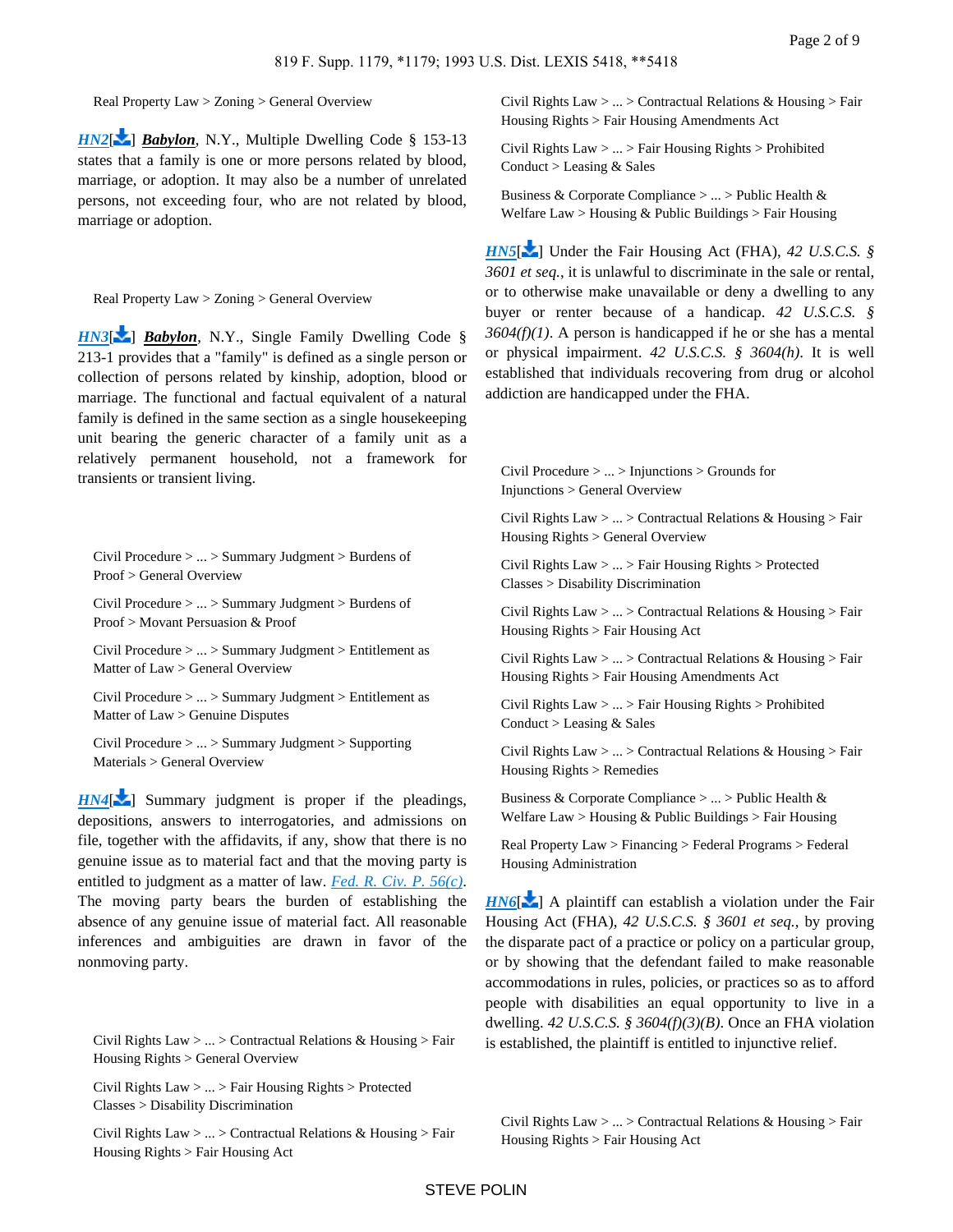Civil Rights Law > ... > Contractual Relations & Housing > Fair Housing Rights > Fair Housing Amendments Act

Civil Rights Law > ... > Fair Housing Rights > Prohibited Conduct > Leasing & Sales

Business & Corporate Compliance > ... > Public Health & Welfare Law > Housing & Public Buildings > Fair Housing

*[HN7](https://advance.lexis.com/api/document?collection=cases&id=urn:contentItem:3S4N-SJ40-001T-6260-00000-00&context=&link=LNHNREFclscc7)*[\[](#page-5-1) $\blacktriangleright$ ] For purposes of the Fair Housing Act, 42 U.S.C.S. § *3601 et seq.*, under a disparate impact analysis, the plaintiff need not show that the decision complained of was made with discriminatory intent.

<span id="page-2-0"></span>Civil Rights Law > ... > Contractual Relations & Housing > Fair Housing Rights > Fair Housing Act

Civil Rights Law > ... > Contractual Relations & Housing > Fair Housing Rights > Fair Housing Amendments Act

Civil Rights Law > ... > Fair Housing Rights > Prohibited Conduct > Leasing & Sales

Evidence > Burdens of Proof > General Overview

Labor & Employment Law  $> ... >$  Evidence  $>$  Burdens of Proof > Burden Shifting

Business & Corporate Compliance > ... > Public Health & Welfare Law > Housing & Public Buildings > Fair Housing

*[HN8](https://advance.lexis.com/api/document?collection=cases&id=urn:contentItem:3S4N-SJ40-001T-6260-00000-00&context=&link=LNHNREFclscc8)*[\[](#page-5-2)<sup>2</sup>] For purposes of the Fair Housing Act, 42 U.S.C.S. § *3601 et seq.*, to establish a prima facie case under the disparate impact analysis, a plaintiff must prove that the challenged practice "actually or predictably" results in discrimination. Once the plaintiff establishes a prima facie case, the burden shifts to the defendant to prove that its actions furthered, in theory and in practice, a legitimate, bona fide governmental interest and that no alternative would serve the interest with less discriminatory effect.

Civil Rights Law > ... > Contractual Relations & Housing > Fair Housing Rights > Fair Housing Act

Civil Rights Law > ... > Contractual Relations & Housing > Fair Housing Rights > Fair Housing Amendments Act

Civil Rights Law > ... > Fair Housing Rights > Prohibited Conduct > Leasing & Sales

Governments  $>$  Local Governments  $>$  Claims By & Against

Business & Corporate Compliance > ... > Public Health & Welfare Law > Housing & Public Buildings > Fair Housing

*[HN9](https://advance.lexis.com/api/document?collection=cases&id=urn:contentItem:3S4N-SJ40-001T-6260-00000-00&context=&link=LNHNREFclscc9)*<sup>[\[](#page-5-3)2]</sup> For purposes of the Fair Housing Act, 42 U.S.C.S. § *3601 et seq.*, the court must balance the plaintiff's showing of

discriminatory impact against the defendant's justifications for its conduct. When conducting this balance, two factors weigh heavily in the plaintiffs' favor: (1) evidence of discriminatory intent on the part of the defendant; and (2) evidence that the plaintiff is seeking only to require a municipal defendant to eliminate an obstacle to housing rather than suing to compel it to build.

<span id="page-2-1"></span>Civil Rights Law  $> ... >$  Contractual Relations & Housing  $>$  Fair Housing Rights > General Overview

Civil Rights Law  $> ... >$  Contractual Relations & Housing  $>$  Fair Housing Rights > Fair Housing Act

Civil Rights Law  $> ... >$  Contractual Relations & Housing  $>$  Fair Housing Rights > Fair Housing Amendments Act

Civil Rights Law > ... > Fair Housing Rights > Prohibited Conduct > Leasing & Sales

Business & Corporate Compliance  $> ... >$  Public Health & Welfare Law > Housing  $&$  Public Buildings > Fair Housing

 $HNI0$ [\[](#page-6-0) $\sim$ ] Although the plaintiff is not required to prove discriminatory intent in order to show discriminatory effect for purposes of the Fair Housing Act, *42 U.S.C.S. § 3601 et seq.*, in balancing disparate impact against a governmental interest, evidence of such intent weighs heavily in the plaintiff's favor.

<span id="page-2-2"></span>Civil Rights Law  $> ... >$  Contractual Relations & Housing  $>$  Fair Housing Rights > General Overview

Civil Rights Law > ... > Fair Housing Rights > Protected Classes > Disability Discrimination

Civil Rights Law  $> ... >$  Contractual Relations & Housing  $>$  Fair Housing Rights > Fair Housing Act

Civil Rights Law  $> ... >$  Contractual Relations & Housing  $>$  Fair Housing Rights > Fair Housing Amendments Act

Civil Rights Law > ... > Fair Housing Rights > Prohibited Conduct > Leasing & Sales

Business & Corporate Compliance  $> \dots$  > Public Health & Welfare  $Law > H$ ousing & Public Buildings  $>$  Fair Housing

Real Property Law > Zoning > General Overview

*[HN11](https://advance.lexis.com/api/document?collection=cases&id=urn:contentItem:3S4N-SJ40-001T-6260-00000-00&context=&link=LNHNREFclscc11)*[\[](#page-7-0) $\blacktriangleright$ ] Under the Fair Housing Act, 42 U.S.C.S. § 3601 et *seq.*, it is a discriminatory practice to refuse to make a reasonable accommodation in rules, policies, practices, or services when such accommodation may be necessary to afford a handicapped person equal opportunity to use and enjoy a dwelling. *42 U.S.C.S. § 3604(f)(3)(B)*. Courts have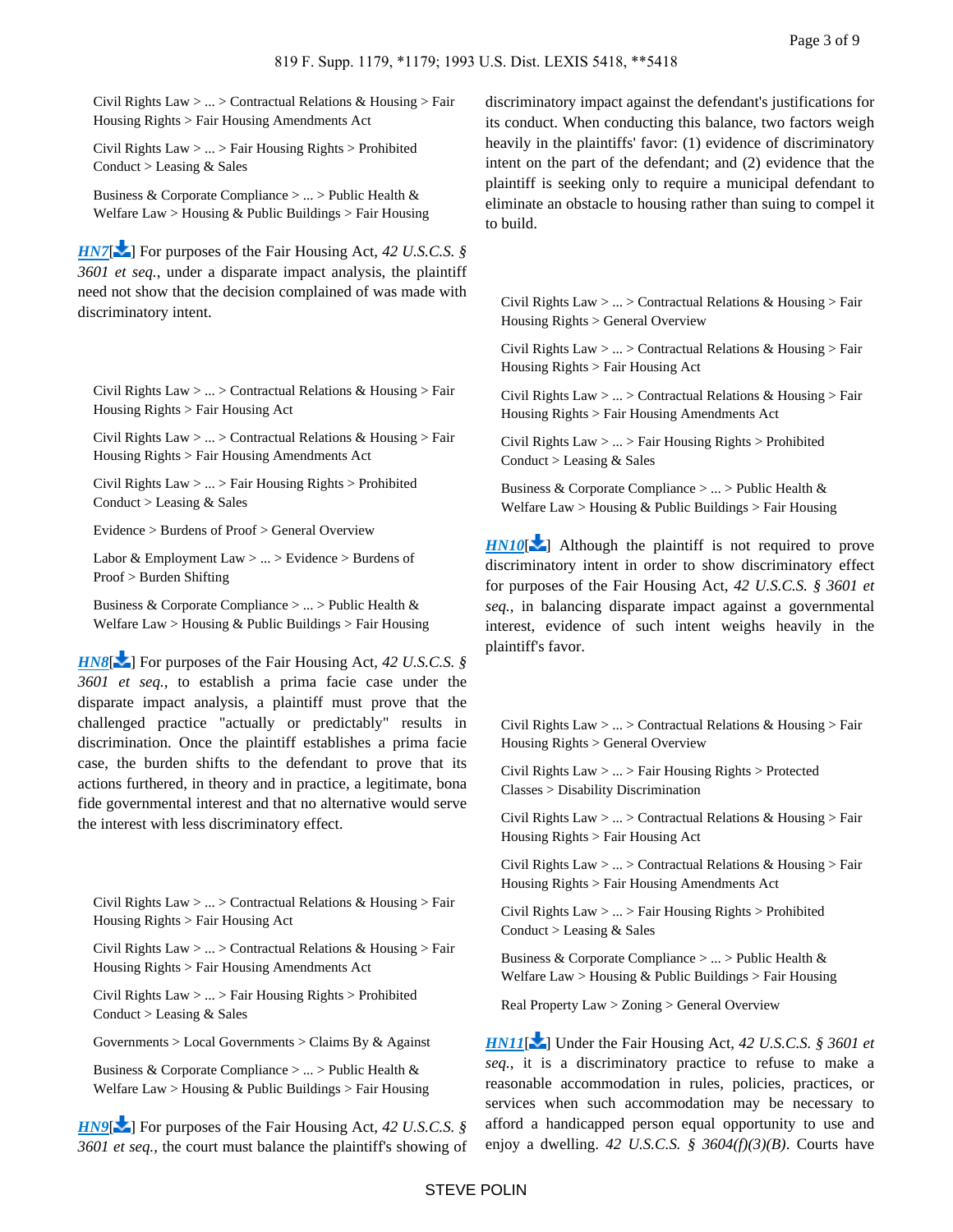<span id="page-3-1"></span>unanimously applied the reasonable accommodations requirement to zoning ordinances and other land use regulations and practices.

Civil Rights Law > ... > Contractual Relations & Housing > Fair Housing Rights > Fair Housing Act

Civil Rights Law > ... > Contractual Relations & Housing > Fair Housing Rights > Fair Housing Amendments Act

Civil Rights Law > ... > Fair Housing Rights > Prohibited Conduct > Leasing & Sales

Business & Corporate Compliance > ... > Public Health & Welfare Law > Housing & Public Buildings > Fair Housing

<span id="page-3-0"></span>*[HN12](https://advance.lexis.com/api/document?collection=cases&id=urn:contentItem:3S4N-SJ40-001T-6260-00000-00&context=&link=LNHNREFclscc12)*[\[](#page-7-1) $\bullet$ ] *42 U.S.C.S. § 3604(f)(3)(B)* dictates that a handicapped individual must be allowed to enjoy a particular dwelling, not just some dwelling somewhere in the town.

Civil Rights Law > ... > Contractual Relations & Housing > Fair Housing Rights > General Overview

Civil Rights Law > ... > Fair Housing Rights > Protected Classes > Disability Discrimination

Civil Rights Law > ... > Contractual Relations & Housing > Fair Housing Rights > Fair Housing Act

Civil Rights Law > ... > Contractual Relations & Housing > Fair Housing Rights > Fair Housing Amendments Act

Civil Rights Law > ... > Fair Housing Rights > Prohibited Conduct > Leasing & Sales

Governments > Local Governments > Finance

Business & Corporate Compliance > ... > Public Health & Welfare Law > Housing & Public Buildings > Fair Housing

Real Property Law > Zoning > General Overview

*[HN13](https://advance.lexis.com/api/document?collection=cases&id=urn:contentItem:3S4N-SJ40-001T-6260-00000-00&context=&link=LNHNREFclscc13)*<sup>[\[](#page-7-2)2]</sup> An accommodation is reasonable under the Fair Housing Act, *42 U.S.C.S. § 3601 et seq.*, if it does not cause any undue hardship or fiscal or administrative burdens on the municipality, or does not undermine the basic purpose that the zoning ordinance seeks to achieve. Because one of the purposes of the reasonable accommodations provision is to address individual needs and respond to individual circumstances, courts have held that municipalities must change, waive, or make exceptions in their zoning rules to afford people with disabilities the same access to housing as those who are without disabilities.

**Counsel: [\*\*1]** STEIN & SCHONFELD, ESQS., BY: ROBERT L. SCHONFELD, ESQ., Attorney for Plaintiffs, 200 Garden City Plaza, Suite 304, Garden City, New York 11530. MENTAL HEALTH LAW PROJECT, BY: BETH PEPPER, ESQ., Co-Counsel for Plaintiffs, 1101 15th Street, N.W., Washington, D.C. 20005.

MARTIN, FALLON & MULLE, ESQS., BY: RICHARD C. MULLE, ESQ., Attorneys for Defendant, 100 East Carver Street, Huntington, New York 11743.

JAMES P. TURNER, ACTING ASSISTANT ATTORNEY GENERAL, BY: MYRON S. LEHTMAN, ESQ., Housing and Civil Enforcement Section, Civil Rights Division, Department of Justice, For UNITED STATES AS AMICUS CURIAE, P.O. Box 65998, Washington, D.C. 20035.

**Judges:** WEXLER

**Opinion by:** LEONARD D. WEXLER

# **Opinion**

 **[\*1180]** *ORDER*

WEXLER, District Judge

Pursuant to the Fair Housing Act, *42 U.S.C. § 3601 et seq.* ("FHA"), *Oxford House*, Inc. ("*Oxford House*") and Gary and **[\*1181]** Geri Erichson ("the Erichsons"), plaintiffs in the above referenced action, seek to enjoin the Town of *Babylon* ("Town" or "defendant") from evicting persons with handicaps (also referred to as "plaintiffs") from their residence at 73 East Walnut Avenue, East Farmingdale, New York.<sup>1</sup> Now before the Court is plaintiffs' motion for partial summary judgment pursuant to *[Rule 56 of the Federal Rules](https://advance.lexis.com/api/document?collection=statutes-legislation&id=urn:contentItem:5GYC-2421-6N19-F165-00000-00&context=)  [of Civil Procedure](https://advance.lexis.com/api/document?collection=statutes-legislation&id=urn:contentItem:5GYC-2421-6N19-F165-00000-00&context=)* on the ground that the Town violated the Fair Housing Act because its proposed eviction of plaintiffs **[\*\*2]** has a disparate impact on persons with handicaps; or, in the alternative, because the Town failed to make reasonable accommodations in its zoning ordinances as may have been necessary to afford plaintiffs an equal opportunity to enjoy housing in the Town. For the reasons discussed below, plaintiffs' motion for partial summary judgment is granted.

## I. *BACKGROUND*

*Oxford House* was founded in 1975 by a group of men who were recovering from drug and/or alcohol addiction. Today

 $1$  On the date that this suit was filed, co-plaintiffs Eugene T., Ernest S., Gary B., Robert R., and John R. were residents of the East Farmingdale house. Because they do not currently reside there, injunctive relief is not requested on their behalf.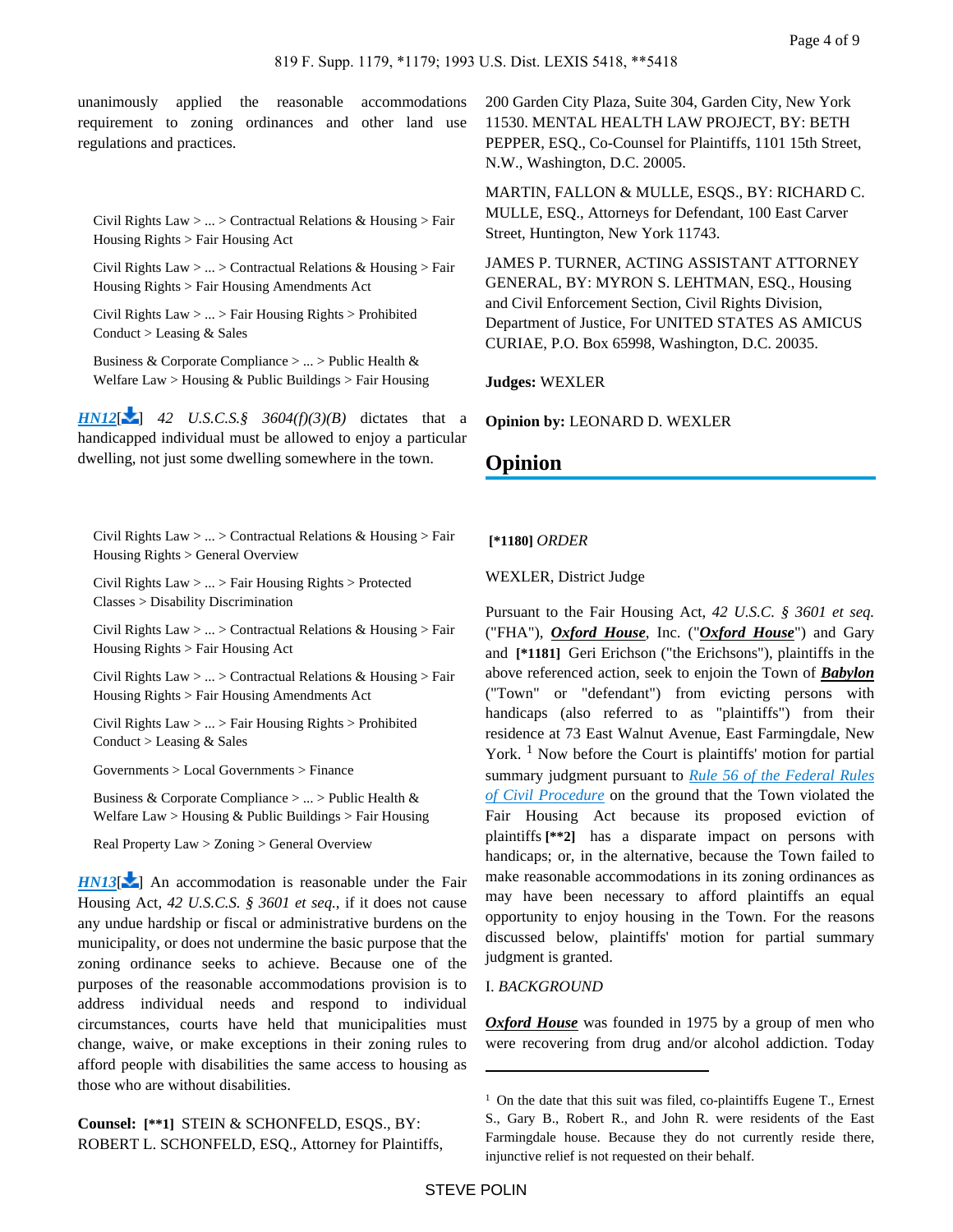there are 375 individual "Oxford Houses" which are operated on the same premise as the original. Three basic rules guide the functioning of all Oxford Houses: (1) they must be democratically self-governed; (2) they must be financially self-supporting; and (3) any person using drugs or alcohol  **[\*\*3]** must be immediately expelled. There are no health care professionals on the premises, and an individual can stay as long as he wishes so long as he remains drug and alcohol free and pays his share of the expenses.

Expressly based on the *Oxford House* concept,  $HNI[\hat{\mathbf{T}}]$  the Anti-Drug Abuse Act of 1988, *[42 U.S.C. § 300x et seq.](https://advance.lexis.com/api/document?collection=statutes-legislation&id=urn:contentItem:4YF7-GRH1-NRF4-43VP-00000-00&context=),* mandates that each state establish and implement a revolving fund to foster the creation of self-run, self-supported recovery houses throughout the country. In order to qualify for a loan, applicants must adhere to the three requirements set forth in the *Oxford House* rules as stated above.

Pursuant to the Anti-Drug Abuse Act, the State of New York entered into a contract with *Oxford House* to provide it with a loan fund for the creation of recovery homes in New York. On or about August 30, 1991, *Oxford House* used \$ 4,000 from this fund for the establishment of a home at 73 East Walnut Avenue. East Farmingdale, New York ("East Farmingdale *Oxford House*"). The house is owned by the Erichsons, and is located in a residential district in the Town, which is zoned for single family dwellings only.  $2^{\circ}$ 

 **[\*\*4]** Shortly after the lease was signed, neighbors complained to Town officials that recovering alcoholics were living in their community. On September 3, 1991, a Town meeting was held to discuss the new residents. This was followed by a letter from the Town Attorney to the representatives of *Oxford House*, alleging that the house in East Farmingdale was in violation of the Multiple Dwelling Code because the residents were not a family.  $3$  On or about September 6, 1991, *Oxford House* requested that the Town make a reasonable accommodation in the application of its zoning ordinance so that the residents could continue living there. The Town has never responded.

On or about September 17, **[\*\*5]** 1991, the Town Board authorized the Town attorney to commence appropriate litigation, including injunctive relief and contempt proceedings, to evict the residents of the East Farmingdale *Oxford House*. That same day, plaintiffs filed this action to enjoin the Town from carrying out its resolution.

 **[\*1182]** On February 2, 1992, the Town filed suit in state court against plaintiffs seeking to evict the residents of the East Farmingdale *Oxford House*. 4 On or about May 12, 1992, the state court action was removed to this Court and consolidated with plaintiffs' action.

### <span id="page-4-0"></span> **[\*\*6]** II. *DISCUSSION*

#### <span id="page-4-3"></span>A. *Summary Judgment Standard*

 $HN4$ <sup>[\[](#page-1-0) $\uparrow$ </sup>] Summary judgment is proper "if the pleadings, depositions, answers to interrogatories, and admissions on file, together with the affiavits, if any, show that there is no genuine issue as to material fact and that the moving party is entitled to judgment as a matter of law." *[Fed. R. Civ. P. 56\(c\)](https://advance.lexis.com/api/document?collection=statutes-legislation&id=urn:contentItem:5GYC-2421-6N19-F165-00000-00&context=)*. The moving party bears the burden of establishing the absence of any genuine issue of material fact. *[Celotex Corp.](https://advance.lexis.com/api/document?collection=cases&id=urn:contentItem:3S4X-6HC0-0039-N37R-00000-00&context=)  [v. Catrett, 477 U.S. 317, 323, 91 L. Ed. 2d 265, 106 S. Ct.](https://advance.lexis.com/api/document?collection=cases&id=urn:contentItem:3S4X-6HC0-0039-N37R-00000-00&context=)  [2548 \(1986\)](https://advance.lexis.com/api/document?collection=cases&id=urn:contentItem:3S4X-6HC0-0039-N37R-00000-00&context=)*; *[Thompson v. Gjivoje, 896 F.2d 716, 720 \(2d](https://advance.lexis.com/api/document?collection=cases&id=urn:contentItem:3S4X-6SH0-003B-516B-00000-00&context=)  [Cir. 1990\)](https://advance.lexis.com/api/document?collection=cases&id=urn:contentItem:3S4X-6SH0-003B-516B-00000-00&context=)*. All reasonable inferences and ambiguities are drawn in favor of the nonmoving party. *[Anderson v. Liberty](https://advance.lexis.com/api/document?collection=cases&id=urn:contentItem:3S4X-6H80-0039-N37M-00000-00&context=)  [Lobby, Inc., 477 U.S. 242, 255, 91 L. Ed. 2d 202, 106 S. Ct.](https://advance.lexis.com/api/document?collection=cases&id=urn:contentItem:3S4X-6H80-0039-N37M-00000-00&context=)  [2505 \(1986\)](https://advance.lexis.com/api/document?collection=cases&id=urn:contentItem:3S4X-6H80-0039-N37M-00000-00&context=)*; *[Thompson, 896 F.2d at 720](https://advance.lexis.com/api/document?collection=cases&id=urn:contentItem:3S4X-6SH0-003B-516B-00000-00&context=)* (citing *[United States](https://advance.lexis.com/api/document?collection=cases&id=urn:contentItem:3S4X-H990-003B-S0FX-00000-00&context=)  [v. Diebold, Inc., 369 U.S. 654, 655, 8 L. Ed. 2d 176 , 82 S. Ct.](https://advance.lexis.com/api/document?collection=cases&id=urn:contentItem:3S4X-H990-003B-S0FX-00000-00&context=)  [993 \(1962\)](https://advance.lexis.com/api/document?collection=cases&id=urn:contentItem:3S4X-H990-003B-S0FX-00000-00&context=)* (per curiam)).

### <span id="page-4-4"></span>B. *Overview of the Fair Housing Act*

 $H N 5$ [\[](#page-1-1) $\uparrow$ ] Under the FHA, it is unlawful to discriminate in the sale or rental, or to otherwise make unavailable or deny a dwelling to any buyer or renter because of a handicap. *42 U.S.C.* § 3604 $[**7]$  *(f)(1)*. A person is handicapped if he or she has a mental or physical impairment. *42 U.S.C. § 3604(h)*. It is well established that individuals recovering from drug or alcohol addiction are handicapped under the FHA. *[United](https://advance.lexis.com/api/document?collection=cases&id=urn:contentItem:3S4X-5XJ0-008H-V326-00000-00&context=)  [States v. Southern Management Corp., 955 F.2d 914, 917-23](https://advance.lexis.com/api/document?collection=cases&id=urn:contentItem:3S4X-5XJ0-008H-V326-00000-00&context=)* 

<sup>&</sup>lt;sup>2</sup> Section 213-1 of the Town Code defines a "single family dwelling" as "a building designated for and occupied exclusively as a home or residence for not more than one family."

<sup>&</sup>lt;sup>3</sup> The Town of *Babylon* Multiple Dwelling Code § 153-13  $H N2$ [\[](#page-0-0) $\uparrow$ ] states that a family is one or more persons related by blood, marriage, or adoption. It may also be a number of unrelated persons, *not exceeding four,* who are not related by blood, marriage or adoption. The East Farmingdale *Oxford House* accommodates from five to eight individuals.

<span id="page-4-2"></span><span id="page-4-1"></span><sup>4</sup>Although the Town asserted in Resolution No. 716 (Plaintiffs' exhibit B) that plaintiffs were not a "family" as defined by the Multiple Dwelling Code, in the action to evict, the Town alleges that plaintiffs are not a "family" or "functional and factual equivalent of a natural family" as defined by the Single Dwelling Code. Under § 213-1 of the Town's Single Family Dwelling Code,  $H N3$ [ $\uparrow$ ] a "family" is defined as "a single person or collection of persons related by kinship, adoption, blood or marriage. . . ." The "functional and factual equivalent of a natural family" is defined in the same section as "a single housekeeping unit bearing the generic character of a family unit as a relatively permanent household, not a framework for transients or transient living. . . ."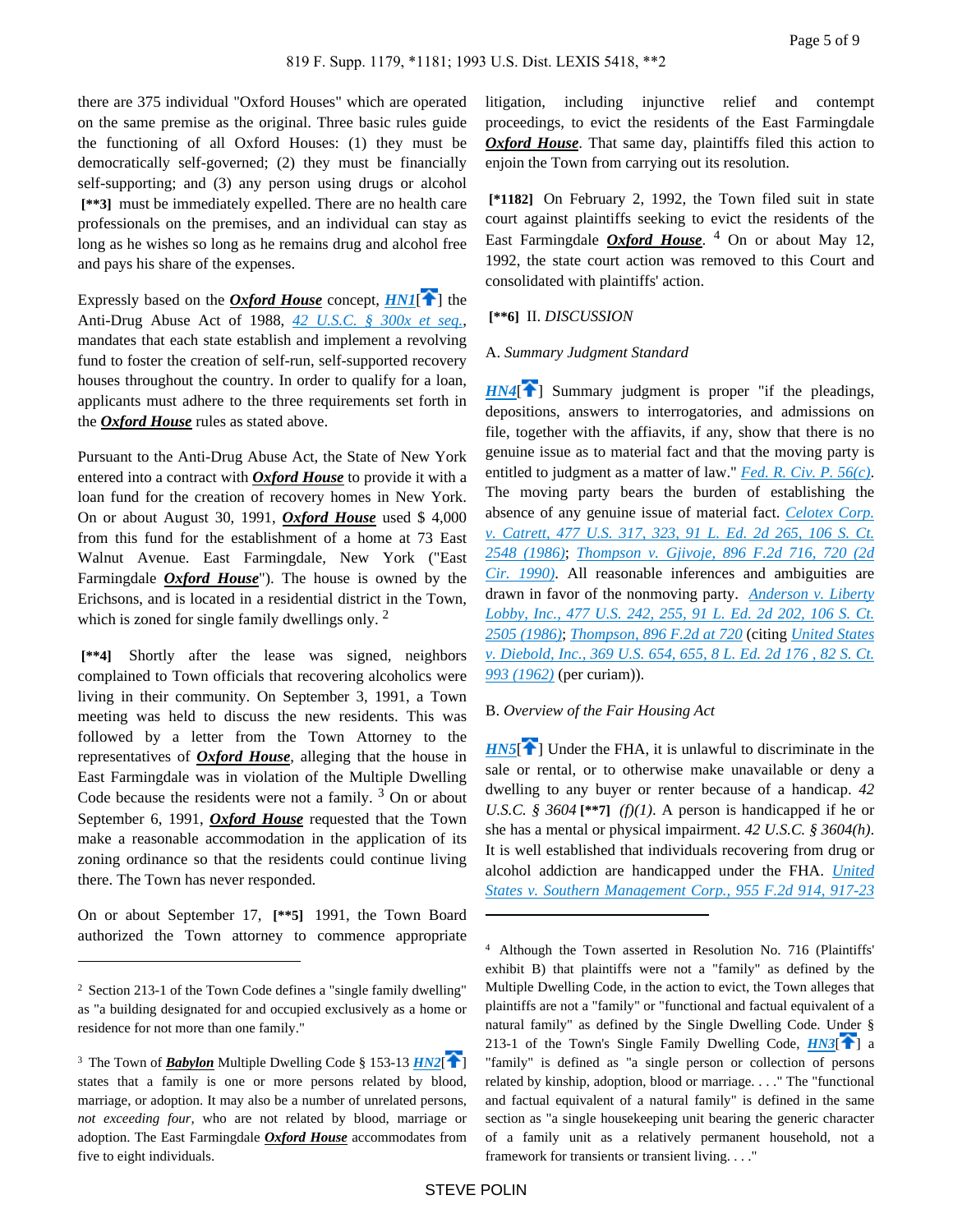<span id="page-5-0"></span>*[\(4th Cir. 1992\)](https://advance.lexis.com/api/document?collection=cases&id=urn:contentItem:3S4X-5XJ0-008H-V326-00000-00&context=)*; *[Elliott v. City of Athens, 960 F.2d 975, 977](https://advance.lexis.com/api/document?collection=cases&id=urn:contentItem:3S4X-3PR0-008H-V11T-00000-00&context=)  [n.2 \(11th Cir. 1992\)](https://advance.lexis.com/api/document?collection=cases&id=urn:contentItem:3S4X-3PR0-008H-V11T-00000-00&context=)*, *cert. denied, 121 L. Ed. 2d 287, 113 S. Ct. 376 (1972)*; *Oxford House[, Inc. v. Township of Cherry](https://advance.lexis.com/api/document?collection=cases&id=urn:contentItem:3S4N-GPD0-008H-F367-00000-00&context=)  [Hill, 799 F. Supp. 450, 458-60 \(D.N.J. 1992\)](https://advance.lexis.com/api/document?collection=cases&id=urn:contentItem:3S4N-GPD0-008H-F367-00000-00&context=)*; *[United States v.](https://advance.lexis.com/api/document?collection=cases&id=urn:contentItem:3S4N-B8H0-001T-7304-00000-00&context=)  [Borough of Audubon, NJ, 797 F. Supp. 353, 358-59 \(D.N.J.](https://advance.lexis.com/api/document?collection=cases&id=urn:contentItem:3S4N-B8H0-001T-7304-00000-00&context=)  [1991\)](https://advance.lexis.com/api/document?collection=cases&id=urn:contentItem:3S4N-B8H0-001T-7304-00000-00&context=)*. *[HN6](https://advance.lexis.com/api/document?collection=cases&id=urn:contentItem:3S4N-SJ40-001T-6260-00000-00&context=&link=clscc6)*[ ] A plaintiff can establish a violation under the FHA by proving the disparate pact of a practice or policy on a particular group, <sup>5</sup> *[Huntington Branch, NAACP v. Town of](https://advance.lexis.com/api/document?collection=cases&id=urn:contentItem:3S4X-1KC0-001B-K1HF-00000-00&context=)  [Huntington, 844 F.2d 926, 933](https://advance.lexis.com/api/document?collection=cases&id=urn:contentItem:3S4X-1KC0-001B-K1HF-00000-00&context=)* (2d Cir.), *aff'd, [488 U.S. 15,](https://advance.lexis.com/api/document?collection=cases&id=urn:contentItem:3S4X-CWK0-003B-40M9-00000-00&context=)  [102 L. Ed. 2d 180, 109 S. Ct. 276 \(1988\)](https://advance.lexis.com/api/document?collection=cases&id=urn:contentItem:3S4X-CWK0-003B-40M9-00000-00&context=)*, or by showing that the defendant failed to make reasonable accommodations in rules, policies, or practices so as to afford people with disabilities **[\*\*8]** an equal opportunity to live in a dwelling. *42 U.S.C. § 3604(f)(3)(B)*. Once an FHA violation is established, the plaintiff is entitled to injunctive relief. *[Southern Management Corp., 955 F.2d at 923](https://advance.lexis.com/api/document?collection=cases&id=urn:contentItem:3S4X-5XJ0-008H-V326-00000-00&context=)*.

## C. *Plaintiffs' Claim that the Town's Zoning Ordinance Has a Disparate Impact on People with Handicaps*

<span id="page-5-2"></span>*[HN8](https://advance.lexis.com/api/document?collection=cases&id=urn:contentItem:3S4N-SJ40-001T-6260-00000-00&context=&link=clscc8)*<sup>[\[](#page-2-0) $\uparrow$ </sup>] To establish a *prima facie* case under the disparate impact analysis, a plaintiff must prove that the challenged practice "actually or predictably" results in discrimination. *[Huntington Branch, NAACP, 844 F.2d at 933](https://advance.lexis.com/api/document?collection=cases&id=urn:contentItem:3S4X-1KC0-001B-K1HF-00000-00&context=)*. Once the plaintiff establishes a *prima facie* case, the burden shifts to the defendant to prove that "its actions furthered, in theory and in practice, a legitimate, bona **[\*\*9]** fide governmental interest and that no alternative would serve the interest with less discriminatory effect." *[Id. at 936](https://advance.lexis.com/api/document?collection=cases&id=urn:contentItem:3S4X-1KC0-001B-K1HF-00000-00&context=)* (citing *[Resident Advisory](https://advance.lexis.com/api/document?collection=cases&id=urn:contentItem:3S4X-0BN0-0039-M0XK-00000-00&context=)  [Bd. v. Rizzo, 564 F.2d 126, 148-49 \(3d Cir. 1977\)](https://advance.lexis.com/api/document?collection=cases&id=urn:contentItem:3S4X-0BN0-0039-M0XK-00000-00&context=)*, *cert. denied, 435 U.S. 908, 55 L. Ed. 2d 499, 98 S. Ct. 1457, 98 S. Ct. 1458 (1978)*.

<span id="page-5-3"></span>[\*1183] In the end,  $H N9$ [ $\uparrow$ ] the court must balance the plaintiff's showing of discriminatory impact against the defendant's justifications for its conduct. *[Huntington Branch,](https://advance.lexis.com/api/document?collection=cases&id=urn:contentItem:3S4X-1KC0-001B-K1HF-00000-00&context=)  [NAACP, 844 F.2d at 936](https://advance.lexis.com/api/document?collection=cases&id=urn:contentItem:3S4X-1KC0-001B-K1HF-00000-00&context=)*. When conducting this balance, two factors weigh heavily in the plaintiffs' favor: (1) evidence of discriminatory intent on the part of the defendant; and (2) evidence that the plaintiff is seeking only to require a municipal defendant to eliminate an obstacle to housing rather than suing to compel it to build. *Id.* (citing *[Metropolitan](https://advance.lexis.com/api/document?collection=cases&id=urn:contentItem:3S4X-0J00-0039-M1XV-00000-00&context=)  [Hous. Dev. Corp. v. Arlington Heights, 558 F.2d 1283, 1290](https://advance.lexis.com/api/document?collection=cases&id=urn:contentItem:3S4X-0J00-0039-M1XV-00000-00&context=)  [\(7th Cir. 1977\)](https://advance.lexis.com/api/document?collection=cases&id=urn:contentItem:3S4X-0J00-0039-M1XV-00000-00&context=)*, *cert. denied, 434 U.S. 1025, 54 L. Ed. 2d 772, 98 S. Ct. 752 (1978))*.

Plaintiffs in the present case have set forth evidence to establish that the Town's proposed eviction actually or predictably results in discrimination. **[\*\*10]** The Town

asserts that the *Oxford House* facility is not permitted at 73 East Walnut Avenue because the residents are not a "family" or the "functional and factual equivalent of a natural family." Under § 213-1 of the Town Code, a "family" is a group of persons related by "kinship, adoption, blood or marriage." The "functional and factual equivalent of a natural family" is defined as a "single housekeeping unit" bearing the same characteristics as a biological family, including a stable nontransient existence. The Town maintains that because plaintiffs are transients, they do not function as a family unit, and can therefore be evicted pursuant to the Town Code.

Applying § 213-1 of the Town Code to evict plaintiffs would discriminate against them because of their handicap. Recovering alcoholics or drug addicts require a group living arrangement in a residential neighborhood for psychological and emotional support during the recovery process. <sup>6</sup> As a result, residents of an *Oxford House* are more likely than those without handicaps to live with unrelated individuals. Moreover, because residents of an *Oxford House* may leave at any time due to relapse or any other reason, they cannot  **[\*\*11]** predict the length of their stay. Therefore, a finding of a violation of the Town Code leading to the town's eviction of plaintiffs from a dwelling due to the size or transient nature of plaintiffs' group living arrangement actually or predictably results in discrimination.

Once the plaintiff establishes a *prima facie* case, the burden shifts to the defendant to prove that its actions furthered a legitimate governmental interest and that there were no less discriminatory alternatives. **[\*\*12]** *[Huntington Branch,](https://advance.lexis.com/api/document?collection=cases&id=urn:contentItem:3S4X-1KC0-001B-K1HF-00000-00&context=)  [NAACP, 844 F.2d at 936](https://advance.lexis.com/api/document?collection=cases&id=urn:contentItem:3S4X-1KC0-001B-K1HF-00000-00&context=)*. Defendant in the present case asserts that the ordinance is designed to keep boarding houses, rooming houses, multiple family dwellings, and other similar arrangements out of residential neighborhoods. The Town contends that it enforces the ordinance against all violators; the enforcement of the ordinance furthers a legitimate governmental interest in maintaining the residential character of the areas zoned for single family dwellings; and any discriminatory effect it may have on plaintiffs is due to plaintiffs' transiency and failure to live as a family, not because of their handicap.

<span id="page-5-1"></span> $\sim$   $\frac{5 \text{ HN7}}{2}$  $\frac{5 \text{ HN7}}{2}$  $\frac{5 \text{ HN7}}{2}$  Under a disparate impact analysis, the plaintiff need not show that the decision complained of was made with discriminatory intent. *[Doe v. City of Butler, Pa., 892 F.2d 315, 323 \(3d Cir. 1989\)](https://advance.lexis.com/api/document?collection=cases&id=urn:contentItem:3S4X-7MD0-003B-54JG-00000-00&context=)*.

 $6$  Paul Molloy, a founder of *Oxford House*, attested that recovering alcoholics such as *Oxford House* residents "have discovered that, only by living with other recovering individuals, do the chances of staying drug and alcohol free increase greatly. . . . The supportive environment of an *Oxford House* gives the recovering individual in times of stress the opportunity to talk to other recovering persons who understand the day to day problems associated with recovery." (Declaration of Paul Molloy, P 24). This testimony is unrefuted by defendants.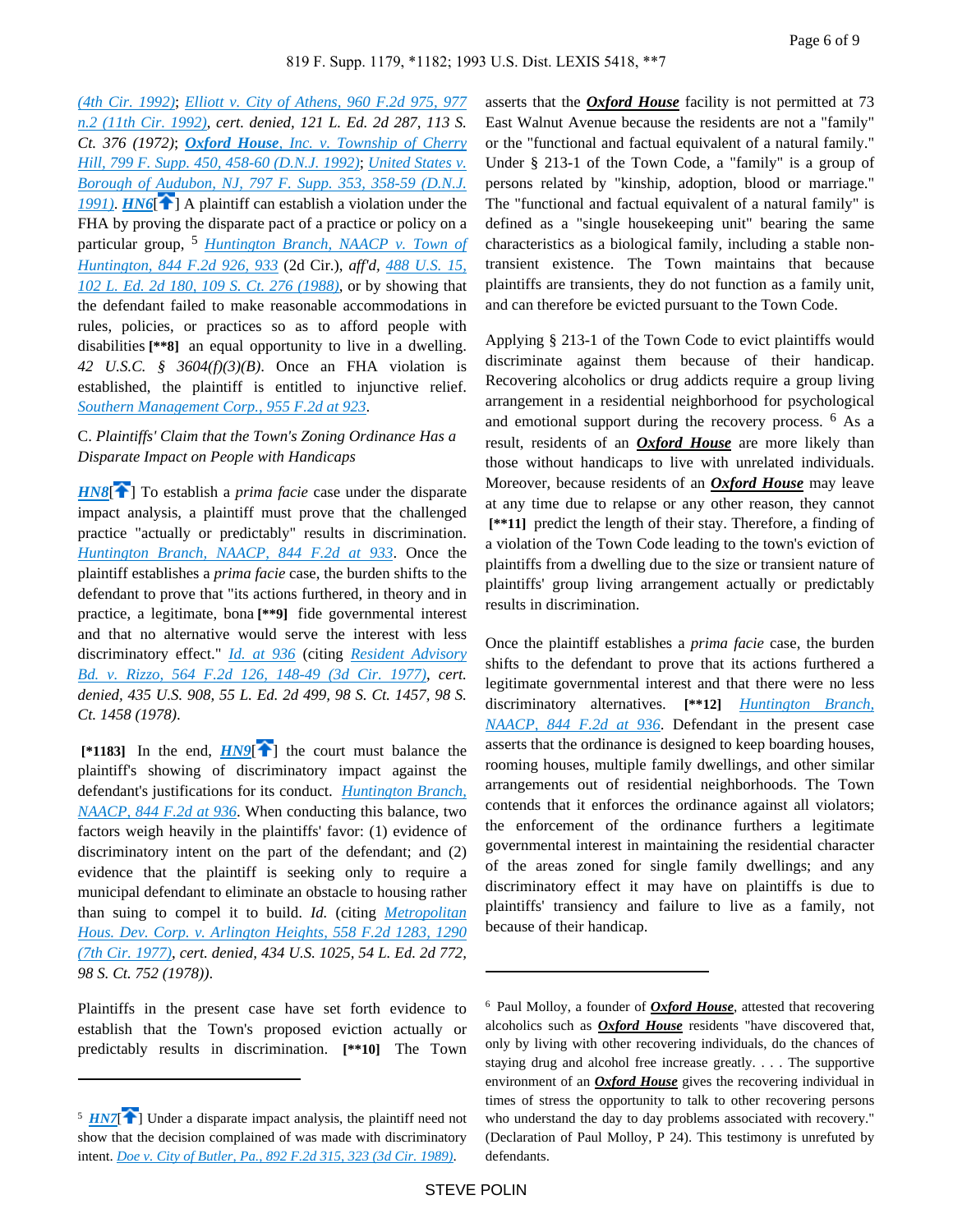Although a town's interest in zoning requirements is substantial, *see [Village of Belle Terre v. Boraas, 416 U.S. 1,](https://advance.lexis.com/api/document?collection=cases&id=urn:contentItem:3S4X-CDG0-003B-S3GN-00000-00&context=)  [39 L. Ed. 2d 797, 94 S. Ct. 1536 \(1974\)](https://advance.lexis.com/api/document?collection=cases&id=urn:contentItem:3S4X-CDG0-003B-S3GN-00000-00&context=)*, the Court finds that evicting plaintiffs from the East Farmingdale *Oxford House* is not in furtherance of that interest. Five Town officials testified that the Town has received no substantial complaints from plaintiffs' neighbors within the past year. Furthermore, the house is well maintained and does not in any way burden the Town or alter the residential character of the **[\*\*13]**  neighborhood. The presence of the East Farmingdale *Oxford House* in a single family, residential district does not undermine the purpose of the Town's zoning ordinance. Therefore, defendant cannot justify evicting **[\*1184]** plaintiffs as being in furtherance of its asserted governmental interest. <sup>7</sup>

<span id="page-6-0"></span> **[\*\*14]** Even if the Town's proposed enforcement of its zoning ordinance advances a legitimate governmental interest, the Court nevertheless finds that plaintiffs' showing of discriminatory effect far outweighs the Town's weak justifications.  $HM10$ <sup>[ $\uparrow$ </sup>[\]](#page-2-1) Although the plaintiff is not required to prove discriminatory intent in order to show discriminatory effect, in balancing disparate impact against a governmental interest, evidence of such intent weighs heavily in the plaintiff's favor. *[Huntington Branch NAACP, 844 F.2d at 936](https://advance.lexis.com/api/document?collection=cases&id=urn:contentItem:3S4X-1KC0-001B-K1HF-00000-00&context=)*. Plaintiffs in the present case have set forth substantial evidence to indicate that the Town had the intent to evict them because they were recovering alcoholics.

On September 3, 1991, a public meeting was held to discuss the East Farmingdale *Oxford House*. So many neighbors came to the meeting that Supervisor Pitts suspended the normal rules. (Excerpts from Regular Town Board Meeting of September 3, 1991, p. 1 (hereafter "Town Board Meeting")). These neighbors were "hostile" to it, (Deposition of Supervisor Pitts, p.12), expressing their fears regarding the safety of children and senior citizens. <sup>8</sup> (Town Board Meeting, pp. 1, 3-5). No one **[\*\*15]** from the community or the Town Board spoke in favor of the East Farmingdale *Oxford House*. (Plaintiffs' Exhibit B, p. 30).

The citizens of East Farmingdale made it clear that they did not want recovering individuals living in their neighborhood. One individual stated, "I don't want [my son] subjected to irrational, unpredicted [sic] behavior from people. (Town Board Meeting, p.5). Another demanded, "what [can you] do to help us remove this threat from our community[?]" (Town Board Meeting, p. 5). In response to their concerns, Supervisor Pitts made the following statements:

Merely not wanting to have someone there doesn't necessarily mean that we can stop them, but what it does mean is that there are all kinds of laws about single room occupancy, occupancy limitations in the town, motel/hotel in the town.

#### (Town Board Meeting, p. 2). **[\*\*16]**

I don't want to sit up here and say we can keep them out, because we've had other instances with group homes in the town where we have been unable to keep group homes out of the town.

(Town Board Meeting, p. 6).

If it is coming under the laws of the State of New York, we're going to have a real hard time because it's a fight we fought before, and it's a fight we've unfortunately lost before.

(Town Board Meeting, p. 7).

A Town of *Babylon* councilman also spoke at the Town meeting, stating,

So I wish I could say absolutely, we'll keep them out. But we're not an army. I mean if they move in tomorrow, we can't go in there and yank them out of their beds either. I'd like to say that. . . .

(Town Board Meeting, p. 8).

After the Town meeting, the Town attorney sent a letter to *Oxford House* asserting that plaintiffs did not comport with the definition of a "family" in the Multiple Dwelling Code. (Plaintiffs' Exhibit G). Next, the Town alleged that the East Farmingdale *Oxford House* violated the Town Code because it was a "boarding house or the house of transients." (Resolution No. 716, Plaintiffs' Exhibit A). The Town presently contends **[\*1185]** that plaintiffs are in **[\*\*17]**  violation of the Town Code because they are not a "family" or the "functional and factual equivalent of a natural family." The statements made at the Town Board meeting, in conjunction with the shifting bases for eviction asserted by the Town, indicates that the Town wants to evict plaintiffs because they are recovering alcoholics.

his house. (Town Board Meeting, p.3).

<sup>7</sup>Defendant relies on *Elliot v. City of Athens* for the proposition that in enacting the FHA, Congress intended "to advance the interests of the handicapped without interfering seriously with reasonable local zoning." *[City of Athens, 960 F.2d at 983](https://advance.lexis.com/api/document?collection=cases&id=urn:contentItem:3S4X-3PR0-008H-V11T-00000-00&context=)*. This Court finds *City of Athens* inapposite. In *City of Athens,* the Eleventh Circuit held that under 42 U.S.C. § 3607(b)(1) the city could impose reasonable restrictions on the maximum number of unrelated persons who may occupy a dwelling unit in an area zoned for single-family residences. Defendant has not and could not raise this claim because, unlike the ordinance at issue in *City of Athens,* the definition of a family in § 213-1 of the Town's Single Family Code does not contain any maximum limitations as to the number of related or unrelated persons who can occupy a single-family dwelling.

<sup>8</sup>One speaker exclaimed that an elderly neighbor with a bad heart would die of fright if one of the *Oxford House* residents broke into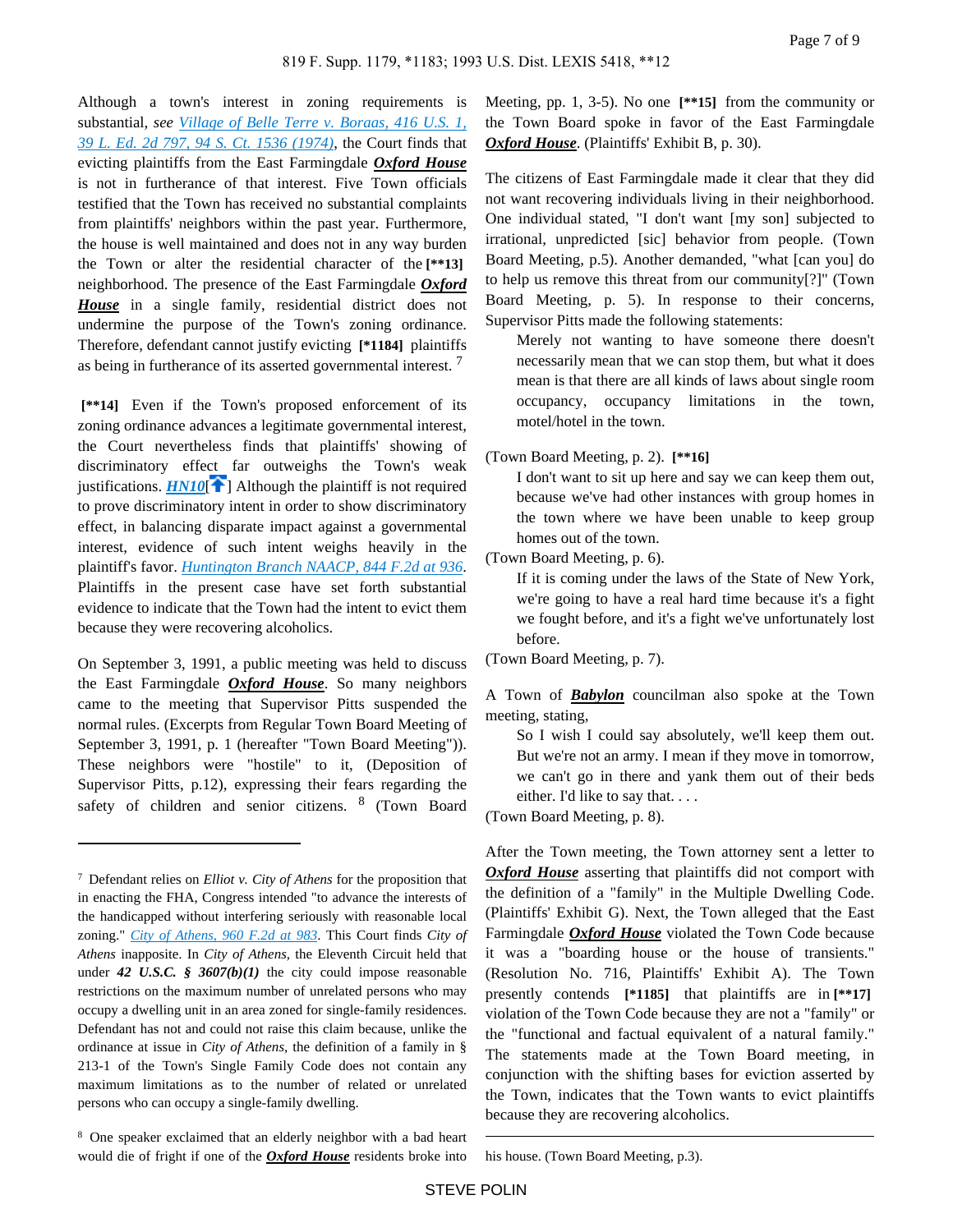Furthermore, in *Huntington Branch, NAACP,* the court held that where the plaintiff was not suing to require the municipal defendant to build housing, but rather to remove an obstacle to housing, the defendant needs to establish a more substantial justification for its conduct. *[Huntington Branch, NAACP, 844](https://advance.lexis.com/api/document?collection=cases&id=urn:contentItem:3S4X-1KC0-001B-K1HF-00000-00&context=)  [F.2d at 936](https://advance.lexis.com/api/document?collection=cases&id=urn:contentItem:3S4X-1KC0-001B-K1HF-00000-00&context=)*. Plaintiffs in the present case merely seek to require the Town to permit them to continue to use housing which already exists. This is another factor which weighs heavily in plaintiffs' favor. Accordingly, because there is no genuine issue of material fact as to whether the Town's conduct actually or predictably has a discriminatory effect on plaintiffs due to their handicap, and the showing of discriminatory effect far outweighs defendant's justifications for its predisposition, plaintiffs' motion for **[\*\*18]** partial summary judgment is granted.

## D. *Plaintiffs' Claim that the Town Failed to Make Reasonable Accommodations Necessary to Permit Handicapped Persons to Use and Enjoy a Dwelling*

<span id="page-7-0"></span>Even if the Town's proposed eviction of plaintiffs does not have a disparate impact on handicapped persons, the Court nevertheless finds that defendant's conduct constituted discrimination as it is defined in *42 U.S.C. § 3604(f)(3)(B)*. *[HN11](https://advance.lexis.com/api/document?collection=cases&id=urn:contentItem:3S4N-SJ40-001T-6260-00000-00&context=&link=clscc11)*<sup>2</sup>] Under the FHA, it is a discriminatory practice to refuse to make "a reasonable accommodation in rules, policies, practices, or services when such accommodation may be necessary to afford [a handicapped] person equal opportunity to use and enjoy a dwelling." *42 U.S.C. § 3604(f)(3)(B)*. Courts have unanimously applied the reasonable accommodations requirement to zoning ordinances and other land use regulations and practices. *See, e.g., [Township of Cherry Hill, 799 F. Supp. at 462-63](https://advance.lexis.com/api/document?collection=cases&id=urn:contentItem:3S4N-GPD0-008H-F367-00000-00&context=)*; *[Horizon](https://advance.lexis.com/api/document?collection=cases&id=urn:contentItem:3S4N-GXX0-008H-F43R-00000-00&context=)  [House Development Services, Inc. v. Town of Upper](https://advance.lexis.com/api/document?collection=cases&id=urn:contentItem:3S4N-GXX0-008H-F43R-00000-00&context=)  [Southampton, 804 F. Supp. 683, 699-700 \(E.D. Pa. 1992\)](https://advance.lexis.com/api/document?collection=cases&id=urn:contentItem:3S4N-GXX0-008H-F43R-00000-00&context=)*; *[Stewart B. McKinney Foundation, Inc. v. Town Plan &](https://advance.lexis.com/api/document?collection=cases&id=urn:contentItem:3S4N-MMX0-008H-F51N-00000-00&context=)  [Zoning Comm'n of the Town of Fairfield, 790 F. Supp. 1197,](https://advance.lexis.com/api/document?collection=cases&id=urn:contentItem:3S4N-MMX0-008H-F51N-00000-00&context=)  [1221 \(D. Conn. 1992\)](https://advance.lexis.com/api/document?collection=cases&id=urn:contentItem:3S4N-MMX0-008H-F51N-00000-00&context=)*; **[\*\*19]** *[United States v. Village of](https://advance.lexis.com/api/document?collection=cases&id=urn:contentItem:3S4N-DJH0-001T-729Y-00000-00&context=)  [Marshall, 787 F. Supp. 872, 878 \(W.D Wis. 1991\)](https://advance.lexis.com/api/document?collection=cases&id=urn:contentItem:3S4N-DJH0-001T-729Y-00000-00&context=)*; *[City of](https://advance.lexis.com/api/document?collection=cases&id=urn:contentItem:3S4N-BV70-001T-7071-00000-00&context=)  [Plainfield, 769 F. Supp. 1329 at 1344-45](https://advance.lexis.com/api/document?collection=cases&id=urn:contentItem:3S4N-BV70-001T-7071-00000-00&context=)*; *[United States v.](https://advance.lexis.com/api/document?collection=cases&id=urn:contentItem:3S4N-D7W0-001T-714H-00000-00&context=)  [Commonwealth of Puerto Rico, 764 F. Supp. 220, 224 \(D.P.R.](https://advance.lexis.com/api/document?collection=cases&id=urn:contentItem:3S4N-D7W0-001T-714H-00000-00&context=)  [1991\)](https://advance.lexis.com/api/document?collection=cases&id=urn:contentItem:3S4N-D7W0-001T-714H-00000-00&context=)*.

In the present case, plaintiffs requested that the Town modify the definition of a "family" as it was applied to them.  $9$ Plaintiffs have demonstrated that as recovering alcoholics and drug addicts, they must live in a residential neighborhood because an *Oxford House* "seeks to provide a stable, affordable, and drug-free living situation so as to increase the likelihood that a person will stay sober." (Plaintiffs' statement P 6). In *Township of Cherry Hill,* the court held that the location of the houses in a drug-free, single family neighborhood played a crucial role in an individual's recovery by "promoting self-esteem, helping to create an incentive not to relapse, and avoiding the temptations that the presence of drug trafficking can create." *[Township of Cherry Hill, 799 F.](https://advance.lexis.com/api/document?collection=cases&id=urn:contentItem:3S4N-GPD0-008H-F367-00000-00&context=)  [Supp. at 450](https://advance.lexis.com/api/document?collection=cases&id=urn:contentItem:3S4N-GPD0-008H-F367-00000-00&context=)*. This Court finds that reasoning persuasive. Because an *Oxford* **[\*\*20]** *House* cannot exist in a singly family, residential district under the Town Code, a modification of the definition of a "family" in plaintiffs' situation is warranted so that they may have the same opportunity to rent a house as do persons without handicaps. 10

<span id="page-7-2"></span> **[\*\*21] [\*1186]** Plaintiffs have also established that the requested accommodation was reasonable.  $HNI3$ [\[](#page-3-0) $\uparrow$ ] An accommodation is reasonable under the FHA if it does not cause any undue hardship or fiscal or administrative burdens on the municipality, or does not undermine the basic purpose that the zoning ordinance seeks to achieve. *[Township of](https://advance.lexis.com/api/document?collection=cases&id=urn:contentItem:3S4N-GPD0-008H-F367-00000-00&context=)  [Cherry Hill, 799 F. Supp. at 463-66](https://advance.lexis.com/api/document?collection=cases&id=urn:contentItem:3S4N-GPD0-008H-F367-00000-00&context=)*; *[Village of Marshall, 787](https://advance.lexis.com/api/document?collection=cases&id=urn:contentItem:3S4N-DJH0-001T-729Y-00000-00&context=)  [F. Supp. at 878](https://advance.lexis.com/api/document?collection=cases&id=urn:contentItem:3S4N-DJH0-001T-729Y-00000-00&context=)*; *[City of Plainfield, 769 F. Supp. at 1344-45](https://advance.lexis.com/api/document?collection=cases&id=urn:contentItem:3S4N-BV70-001T-7071-00000-00&context=)*. Because one of the purposes of the reasonable accommodations provision is to address individual needs and respond to individual circumstances, courts have held that municipalities must change, waive, or make exceptions in their zoning rules to afford people with disabilities the same access to housing as those who are without disabilities. *[Horizon House, 804 F. Supp. at 699](https://advance.lexis.com/api/document?collection=cases&id=urn:contentItem:3S4N-GXX0-008H-F43R-00000-00&context=)*. *See also [Township of](https://advance.lexis.com/api/document?collection=cases&id=urn:contentItem:3S4N-GPD0-008H-F367-00000-00&context=)  [Cherry Hill, 799 F. Supp. at 461-63](https://advance.lexis.com/api/document?collection=cases&id=urn:contentItem:3S4N-GPD0-008H-F367-00000-00&context=)*; *[Village of Marshall, 787](https://advance.lexis.com/api/document?collection=cases&id=urn:contentItem:3S4N-DJH0-001T-729Y-00000-00&context=)  [F. Supp. at 878](https://advance.lexis.com/api/document?collection=cases&id=urn:contentItem:3S4N-DJH0-001T-729Y-00000-00&context=)*; *[Commonwealth of Puerto Rico, 764 F. Supp.](https://advance.lexis.com/api/document?collection=cases&id=urn:contentItem:3S4N-D7W0-001T-714H-00000-00&context=)  [at 224](https://advance.lexis.com/api/document?collection=cases&id=urn:contentItem:3S4N-D7W0-001T-714H-00000-00&context=)*.

As discussed **[\*\*22]** above, the East Farmingdale *Oxford House* has no adverse effect on the residential character of the neighborhood that the Town Code seeks to preserve. Moreover, neither the operation of the house nor the residents themselves have caused any financial or administrative burdens on the Town. (Pitts Deposition, p. 37). Consequently,

<sup>9</sup>On or about September 6, 1991, Steven Polin, representing *Oxford House*, wrote to the Town attorney requesting that the Town make an accommodation in its zoning ordinance so as to permit plaintiffs to continue living in the House. (Affirmation of Paul Molloy, P 17). The Town did not respond to this letter.

<span id="page-7-1"></span><sup>&</sup>lt;sup>10</sup> Because the Town Code prohibits "rooming houses" or "boarding houses" in multifamily and single family districts, plaintiffs are not permitted to rent a house in any residential neighborhood in the Town. In any event, even if this were not the case, defendant would nevertheless be required to make an accommodation in its Code permitting plaintiffs to occupy *this* house. Title *42 U.S.C. §*  3604(f)(3)(B)  $\overline{H N12}$ [\[](#page-3-1)<sup>1</sup>] dictates that a handicapped individual must be allowed to enjoy a *particular* dwelling, not just some dwelling somewhere in the town. *[City of Plainfield, 769 F. Supp. at 1344](https://advance.lexis.com/api/document?collection=cases&id=urn:contentItem:3S4N-BV70-001T-7071-00000-00&context=)*.